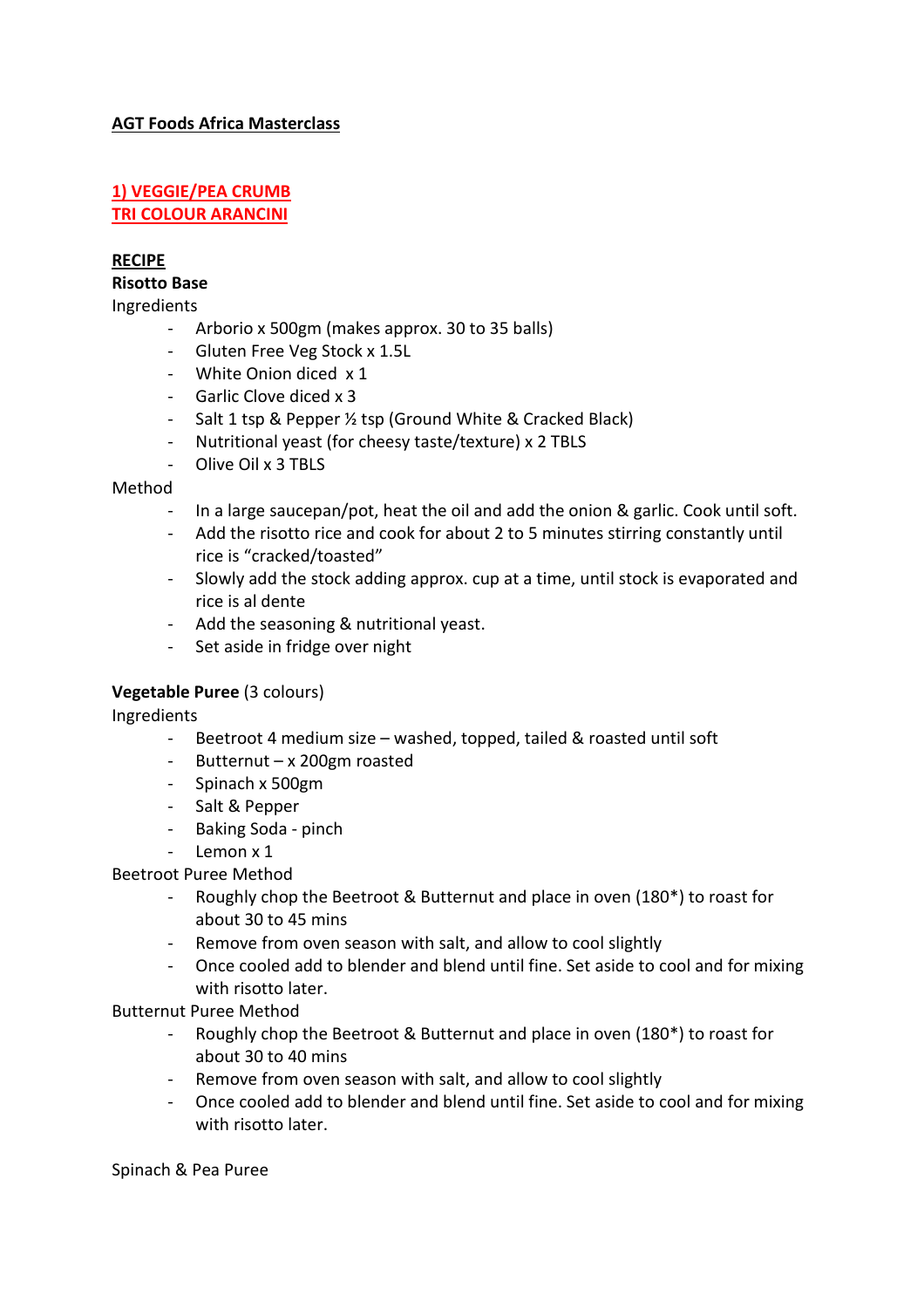- Bring a pot of water to the boil.
- Drop your peas in the hot water for about 3-5 minutes until soft but still very green in colour.
- Remove the pea and set aside to cool slightly before adding to the blender.
- In the same pot of boiling water drop you baby spinach until wilted about 1 to 2 mins
- Remove and drain squeeze the spinach hard to get the water out
- Add thee pes, spinach, lemon juice salt & pepper to the blender and blend. Set aside to cool and for mixing with risotto later.

# **Crumb**

# Ingredients

- Veggie/Pea Crumb Course Fine
- Veggie/Pea Crumb Fine
- Gluten free flour (Corn flour) x 200gm
- Nondairy milk (preferably soy or oat) x 1 bottle
- 2 litre canola/veg oil

## Method

In 4 separate bowls place

- Corn flour
- Fine crumb
- Course crumb
- Non-dairy milk
- Roll risotto balls approx. 30gm each/ 1 heaped TBLS
- Dip in flour, then milk ,then fine crumb, then dip again in milk and then into course crumb
- In a pot, heat the oil and drop the arancini, cook until golden in colour

# **UTENSILS:**

- $4 \times (1 \text{ to } 2 \text{ litre size})$  bowls for dipping arancini
- 1 x Silicon/stainless tongs
- 1 x Silicon/stainless slotted spoon
- Paper towel,
- 3 x Small trays/regular plates to place arancini on (before & after frying)
- 1 x pot (2 to 3 Litre size) for frying/small home fryer
- Oil temp thermometer.
- 3 x prep bowls & spoons for mixing veg pure into risotto
- 4 x display bowls for display veg puree & risotto

# **PLATING & GARNISH:**

- Herb oil
- Edible flowers
- Micro greens